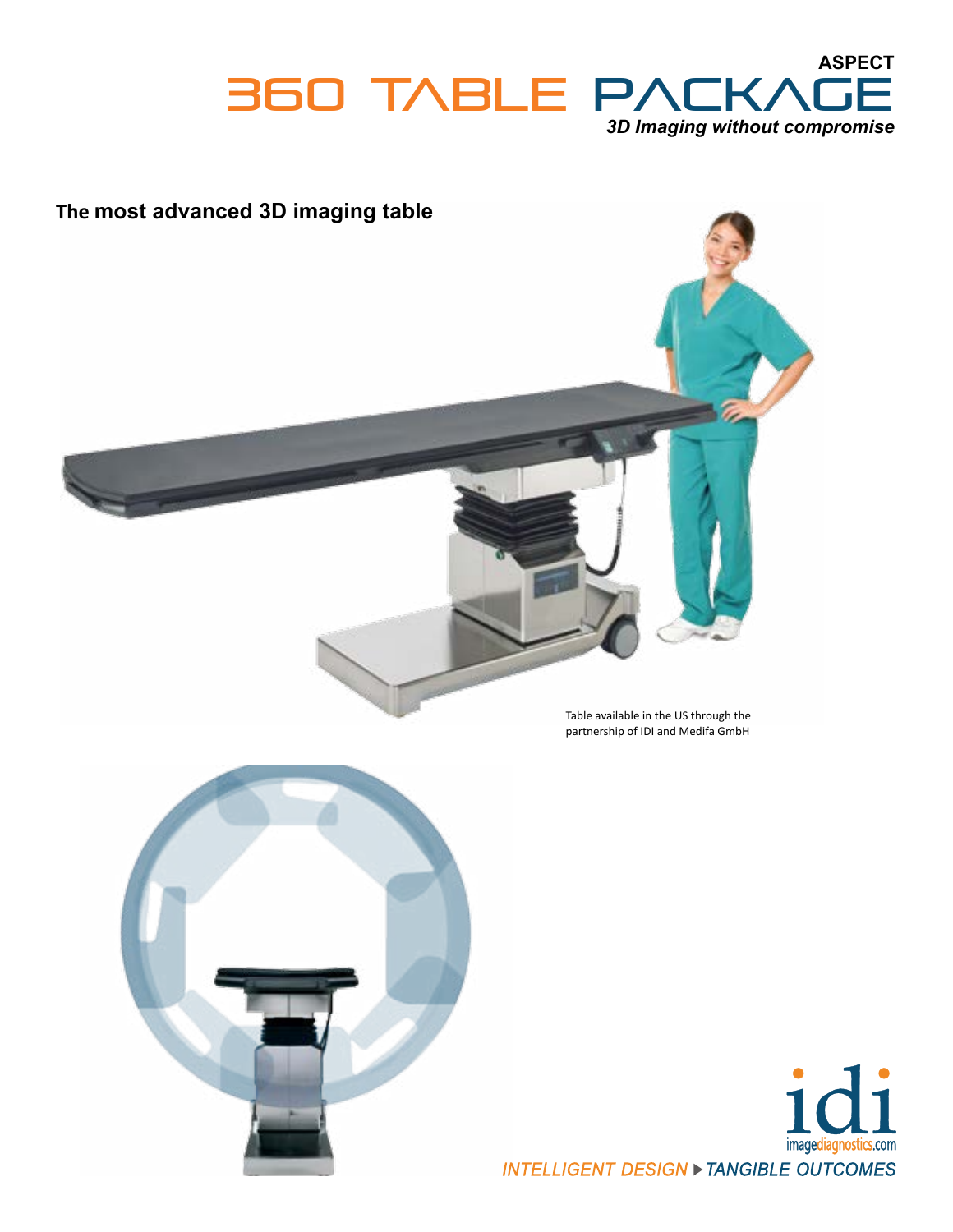## **The Aspect 360 3D Package**

The first mobile, fully programmable, motorized table with joystick-control and user definable position presets.





- Unrestricted 360° imaging
- Overcome heavy patient limitations of manual tables with a fully motorized table top and fingertip panning control
- Reduce arm and hand fatigue when positioning patients during imaging - up to 551 lbs./250kg
- Joystick-based motion control of longitudinal and transverse positions
- LCD handset provides advanced motion control with three user programmable position presets
- Carbon fiber accessory rails minimize artifacts and facilitate the attachment of of accessories and head support for 3D imaging of the cervical spine
- Short Low profile base provides excellent C-arm access and positioning
- Optional width extension accessory provides an additional 4"/100mm in table width (2"/50mm per side) for positioning large patients

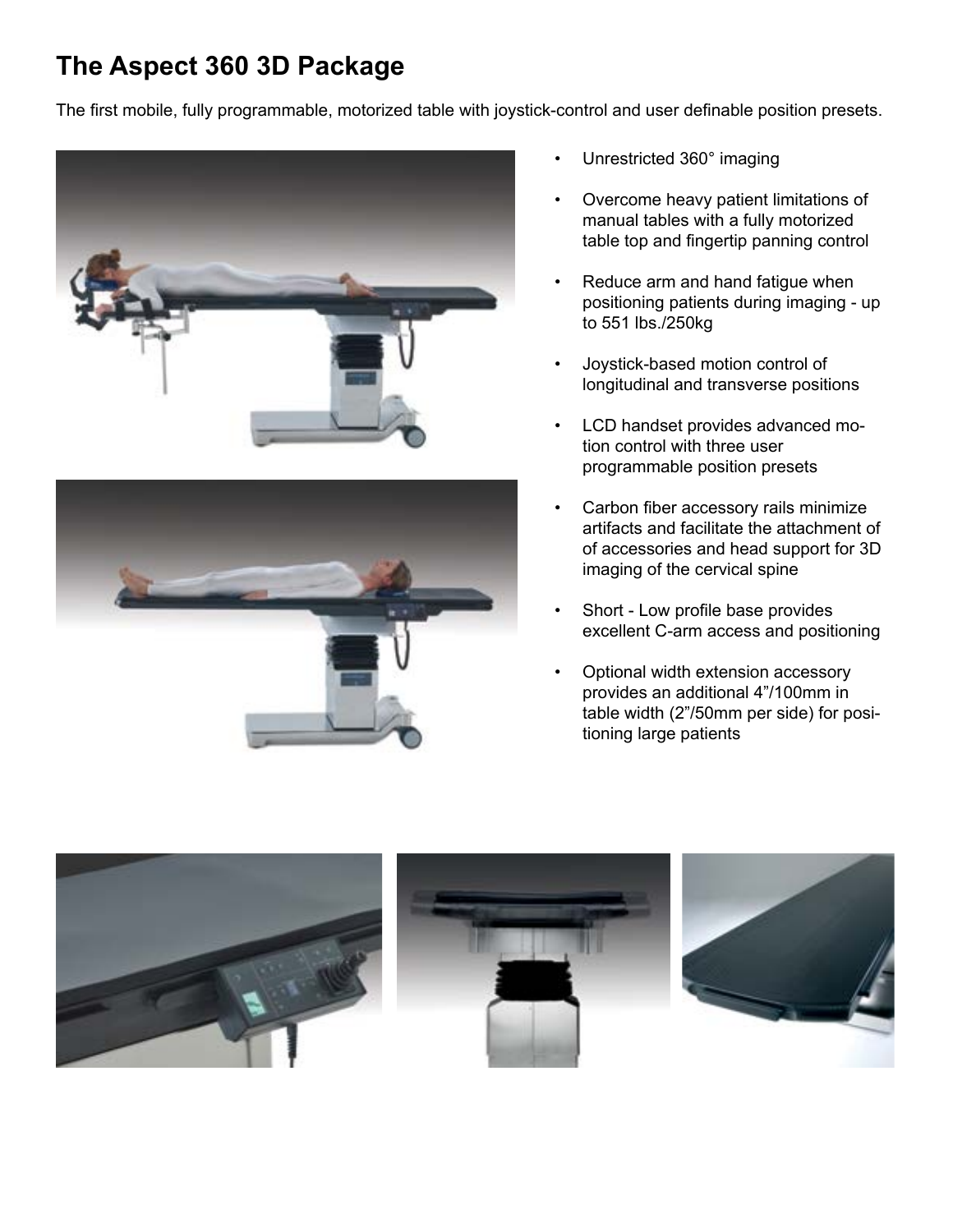## **Aspect 360 Mobile Package Includes:**

- Medifa 8000 table with motorized top (120V-230V)
- Metric accessory rails
- Two patient restraint straps
- One clamp for round rod accessories and one rail adapter

## **Selected optional accessories:**



Width extension 24"/600mm x 2"/50mm



Radiolucent skull clamp



Radiolucent head rest system for adults Multi-position arm support





Footswitch



Arm shield



Armboard



Siderail clamp